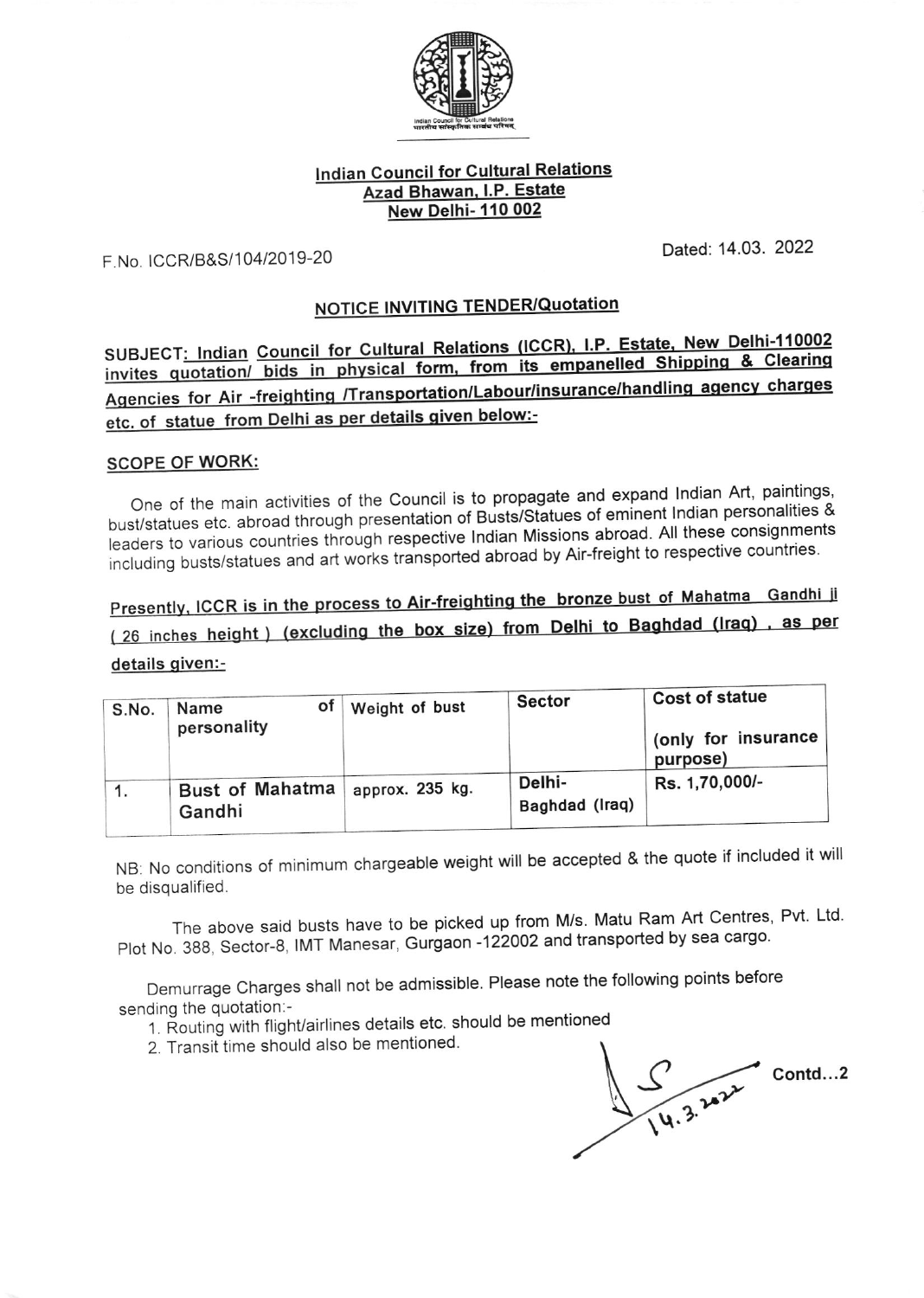3. Quoted rates should be inclusive of all taxes etc, as per given format:-

| S.No. | <b>Particulars</b>                                                     | Air-Cargo |
|-------|------------------------------------------------------------------------|-----------|
|       | Routing (Through air)                                                  |           |
|       | Schedule of delivery to the consignee from<br>the date of award of Job |           |
| 3.    | Rate per kgs (including volume weight,<br>gross and net weight etc.)   |           |
|       |                                                                        |           |

above points are adhered to. You may like to examine the detail carefully and, if you felt confident to meet our requirements for high standard and time bound transporting facility, please submit your quotation indicating costs to the Council for Air - cargo specifying number of days required for the delivery of consignment to the consignee from the date of award of job as per the abovementioned format. Bidders have to submit their quotations in sealed covered superscribing on the envelope "Quotation for Air -freighting of bust of Mahatma Gandhi from Delhi to Baghdad and to be submitted at the ICCR reception or in Room no. 35, ICCR, Azad Bhavan, I.P. Estate, New Delhi as per the following schedule. Your quote will be considered only if the

| Tender No. ICCR/B&S/104/2019-20         | Dated: 14. 03.2022<br><b>Important Dates</b> |  |  |  |  |
|-----------------------------------------|----------------------------------------------|--|--|--|--|
|                                         |                                              |  |  |  |  |
| Date of publishing                      | 14.03.2022                                   |  |  |  |  |
| <b>Bid Document Download Start Date</b> | 14.03.2022                                   |  |  |  |  |
| End of Bid Submission Date & Time       | 17.03.2022 (12.00 hrs.)                      |  |  |  |  |
| Date & Time of Bid Opening              | 17.03.2022 (12.30 hrs.)                      |  |  |  |  |

ICCR reserves its right to reject any or all quotations without assigning any reason

whatsoever.

(Apait Sahai Mathur) Programme Director (Bust & Statue ) Tel: 011-23379309, 23379310